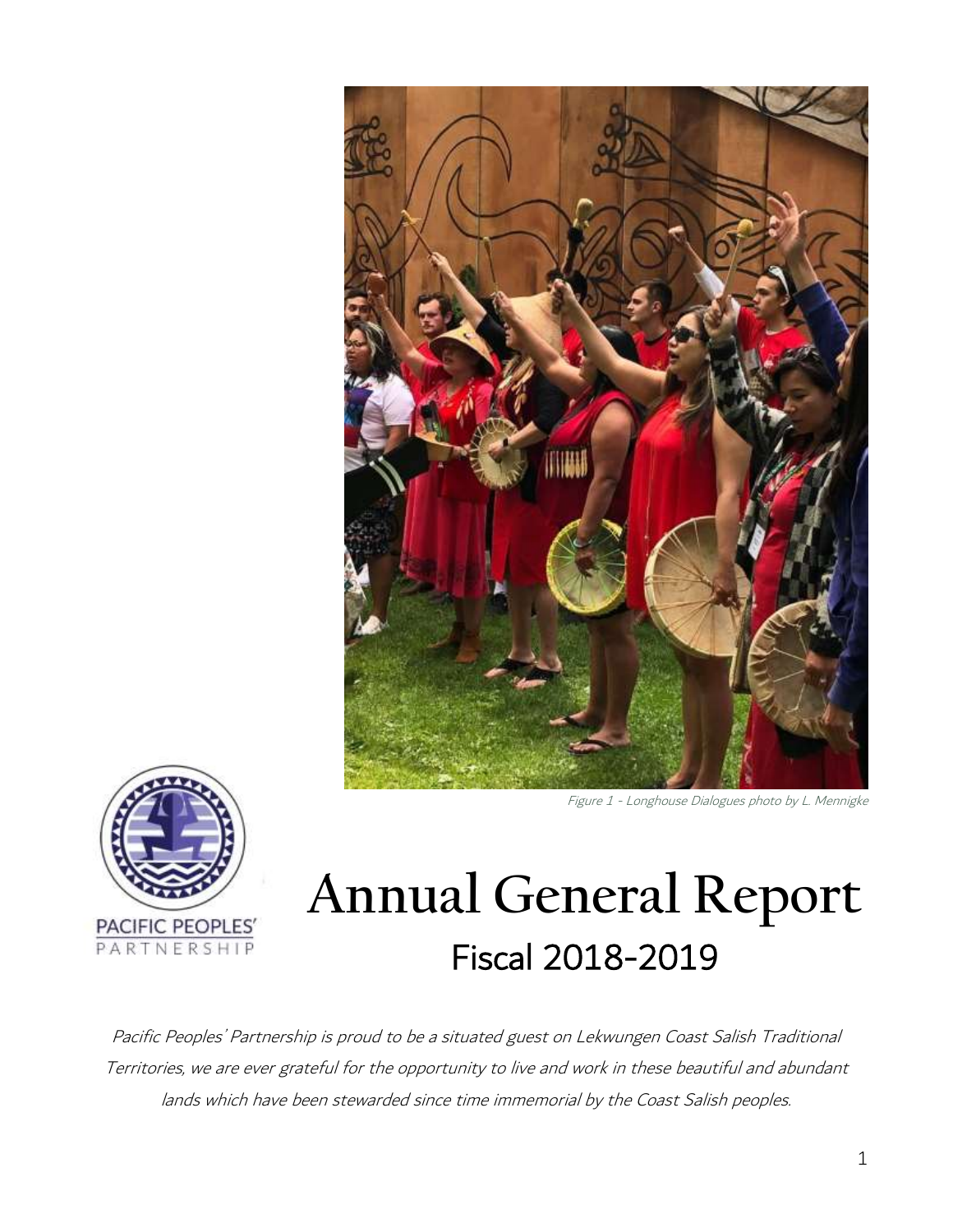# About Pacific Peoples' Partnership

For over forty-four years, Pacific Peoples' Partnership has supported the aspirations of South Pacific Islanders and Indigenous peoples for peace, environmental sustainability, social justice, and community development.

Situated on Lekwungen territories in Victoria BC, Canada, we are Canada's only non-profit organization and registered charity focused specifically on the island nations of the South Pacific. Our programs reach members and supporters in more than 20 countries worldwide.

- **Our Vision** / Healthy and resilient communities across the Pacific.
- Our Mission / Working in partnerships to support the aspirations of Canadian and South Pacific Indigenous peoples for peace, justice, environmental sustainability and development.
- Our Approach / North-South Indigenous knowledge exchanges are central to our work. We facilitate ongoing knowledge exchange opportunities between Indigenous communities in Canada, New Zealand and Australia, and Pacific Islanders from Melanesia, Polynesia and Micronesia.

#### **Current Staff & Associates**

April Ingham, Executive Director Pawa Haiyupis, Program Associate-RedTide Alan Thomas, Financial Officer Bob Broughton, BookKeeper Andy Nystrom, Archivist and Research Assistant Volunteer

#### **Former Staff 2018-2019**

Steven Davies, Coordinator One Wave Gathering 2019 Interns: Russ Johnston, Allyship program, Dana Johnson, 2018 Program Coordinator, Austin Willis, 2018 Multimedia Coordinator, Zachary Fenn 2019 Program Coordinator, Jaegar Hartwig, 2019 Multimedia Coordinator and Miranda Wang, 2019 Development Coordinator

#### **Board of Directors 2018-2019**

Muavae (Mua) Va'a, President Rachel Levee, Vice-President Lorna Eastman, Secretary Sean Burns, Treasurer Dr. Jim Boutilier, President Emeritus Eugene Lee, Past President Dr. Jeff Corntassel, Director Eli Enns, Director Arthur Holbrook, Director Ruby Kafalava, Director Dr. Carol Mayer, Director Jessica Rutherford, Director Rachel Wang, Director David Williams, Director

### Pacific Peoples' Partnership

Suite 407, 620 View Street, Victoria British Columbia Canada V8W 1J6 +1-250-381-4131 / www.pacificipeoplespartnership.org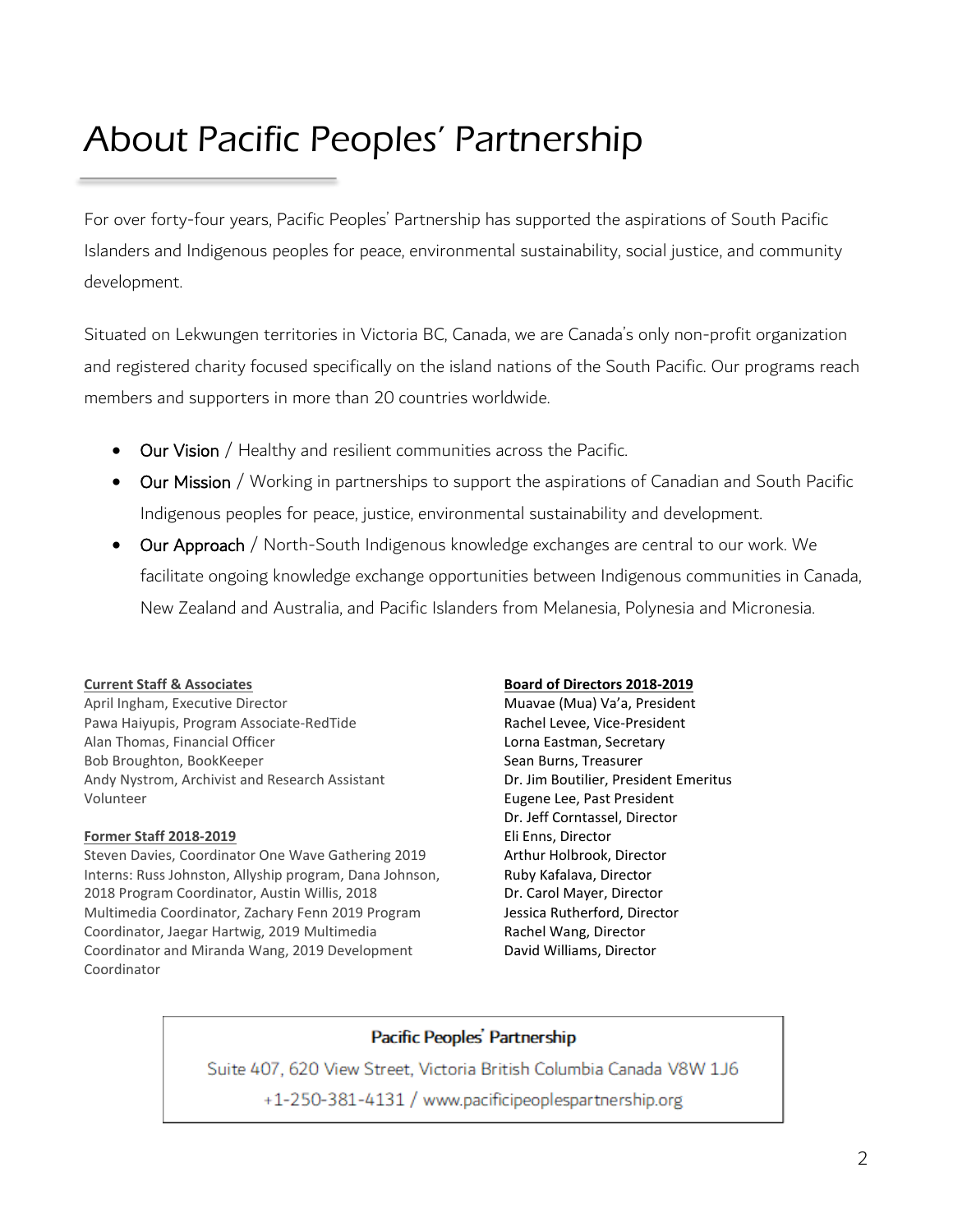# Executive Report

## *Talofa Lava respected friends,*

2018-2019 was a year of hard work as we continued to deliver local and international programming with the support of our many partners and funders. In preparations for our upcoming  $45<sup>th</sup>$  anniversary, the Board of Directors worked alongside our staff to explore our organization's legacies, past strategies, solidarity initiatives and programming. This effort provided a forward-looking foundation for PPP communications, partnerships, governance and ultimately future.

As we plan for beyond 45, we are embarking on a voyage of re-connection to South Pacific peoples, partners, places and initiatives that have resulted in



Figure 2 - Mua, Premier Horgan & April mark Multi-cultural week in BC

transformative change over the course of our long history. We plan to learn from our shared experiences this coming year through deep listening and reflection as we plan for impactful and responsive new programs moving forward. This essential process will keep us grounded where we belong, working in dynamic partnerships directly with community!

We can take much pride in our many accomplishments which were made possible with thanks to our Team including supporters and partners like you. We have much to celebrate as the past fiscal resulted in many programming successes as outlined in this annual report. These included our partnered initiative with HELP Resources: Women Vendors Collective Voices in Papua New Guinea; our 11<sup>th</sup> Annual One Wave Gathering; Pacific Resilience Funds projects in Fiji and Samoa; work towards the RedTide 2020: International Indigenous Climate Action Summit and the coordination of the Longhouse Dialogues in Vancouver BC, as part of the International Women Deliver International Conference.

Building upon Canada's Feminist International Assistant Policy, we also co-developed program plans for expanded programming for women and gender equality in the South Pacific. We are hopeful that we will realize these ambitious plans and more in the coming fiscal as we celebrate our 45 years of accomplishments! Be sure to keep involved as many special features and programming will be taking place beginning early in the New Year.

Moving ever closer to PPP's 45th birthday in 2020, we know we are on the right track as we continue to offer our best efforts to serve our South Pacific partners. But we cannot do this alone. In recent weeks we have seen terrible crisis' hit our Southern Friends, from escalating human rights abuses in West Papua, to the disastrous volcano eruption in Aotearoa and the Samoa Measles outbreak. There is much more solidarity work left for us to do together for the benefit of all Pacific peoples.

Yours for Pacific / Peace & Solidarity,

Muava La

Muavae (Mua) Va'a, President April Ingham, Executive Director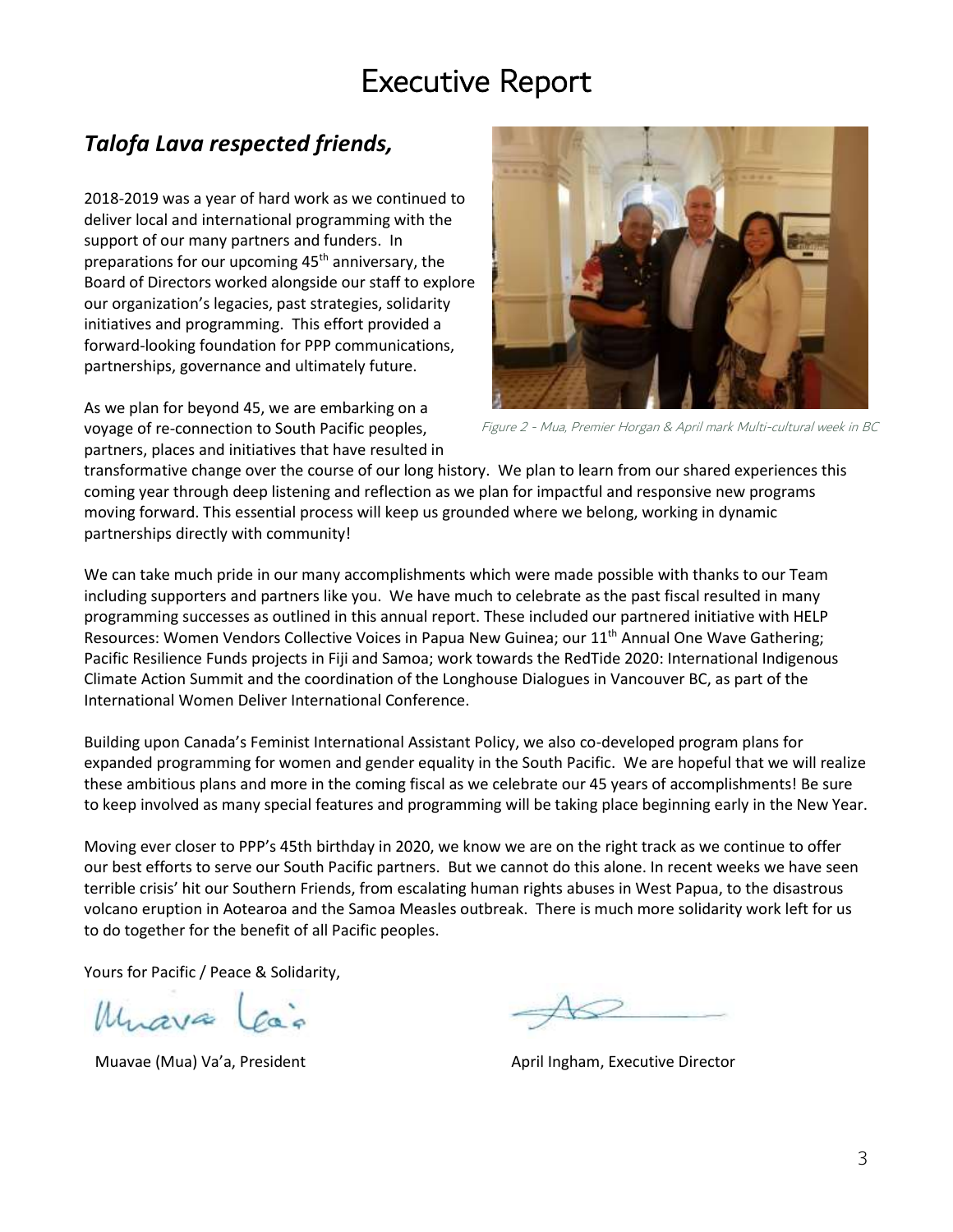# Financial Report Fiscal 2018-2019

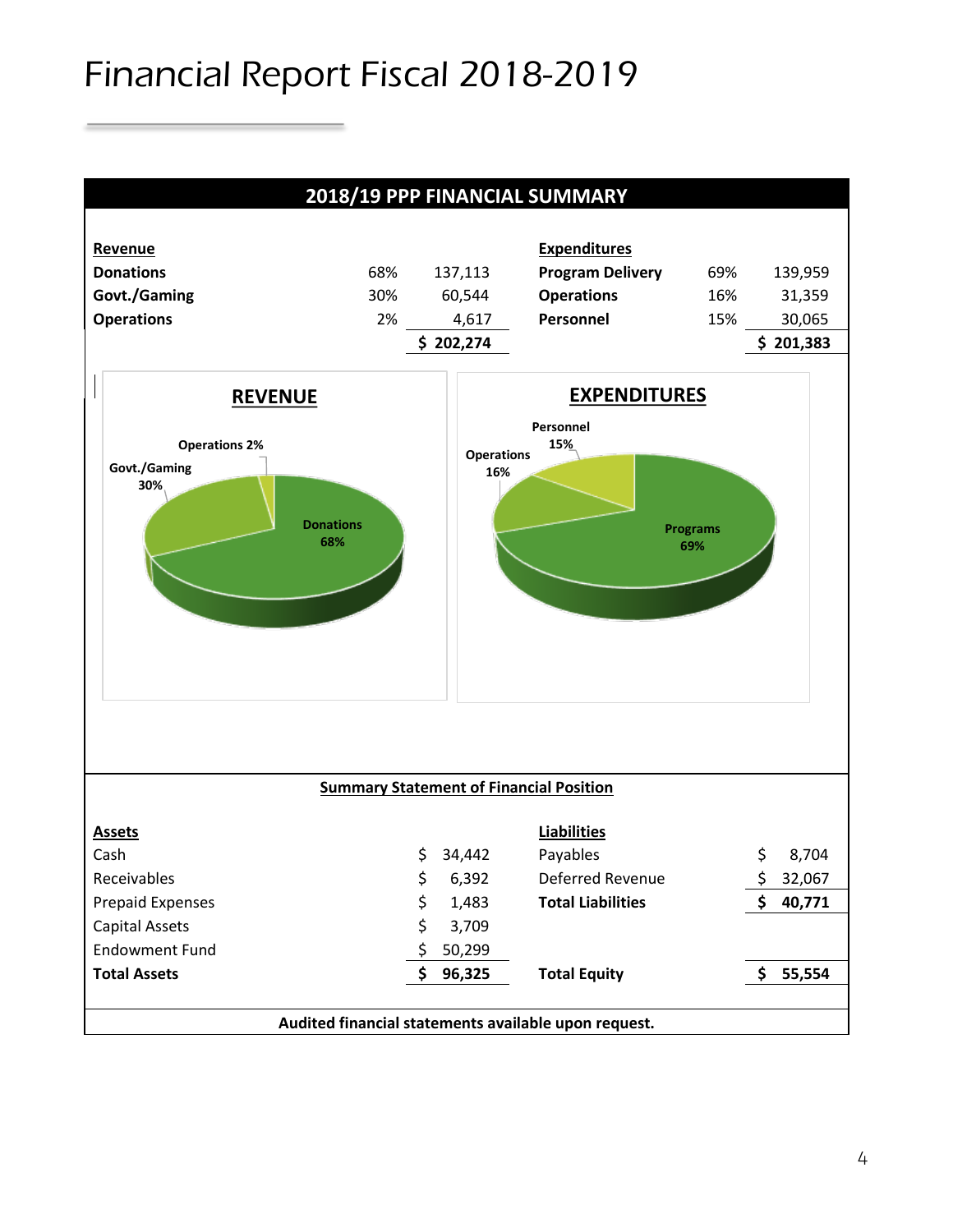# Program Overview

### **One Wave Gathering 2018**

*"Through film, artistic expression, lectures, and conversation, One Wave brings the Peoples of the Pacific together to share their stories of struggle, strength, and resurgence … One Wave builds new solidarities and relationships across the Pacific so that we can confront the realities of climate change, injustice and gendered violence collectively to promote change." by Dr. Jeff Corntassel. Associate Director CIRCLE, Acting Director Indigenous Studies at the University of Victoria, PPP Partner since 2014 and Current PPP Board Director.*



From September 1-15th 2018, Pacific Peoples' Partnership (PPP) is proud to have presented the 11th annual One Wave Gathering, an international Pacific Indigenous arts cultural celebration on Lekwungen territory. One Wave has celebrated international Pacific community, arts and culture in Victoria, British Columbia since 2008. This gathering offers a unique opportunity for communities to meaningfully engage with local and international Indigenous artists, youth and culture, fostering an environment of solidarity and expression amongst Pacific peoples. To this end, in 2018 we had the benefit of working with Russ Johnston, an intern who developed our Allyship training program as his community project, for which he earned his Indigenous Governance Master's degree.

One Wave Gathering is held with permission and engagement of Songhees & Esquimalt Nations on the traditional territory of the Lekwungen speaking peoples. The 11th One Wave Gathering spanned two weeks and was held in three venues, providing a host of free public programming that celebrated



Pacific Indigenous arts and cultures through music, dance, film, digital art and community discourse. The solidarity building program included special guests and participants from Samoa, Hawai'i, and Australia. All were respectfully received and welcomed by members of the Songhees and Esquimalt Nations. In the course of the program approximately 1500 people participated directly within the rich program offerings.

We raise our hands to the Esquimalt Nation and Songhees Nation for their hospitality, guidance and support throughout the coordinating process, for their beautiful lands and waters that sustain us, and for their leaders who guided us and opened our events in a good way.

Figure 3 - Special Guest Award Winning Samoan Dancer - Photo by Heather Tuft

**Hay'sxʷqa to all who helped make this event possible.**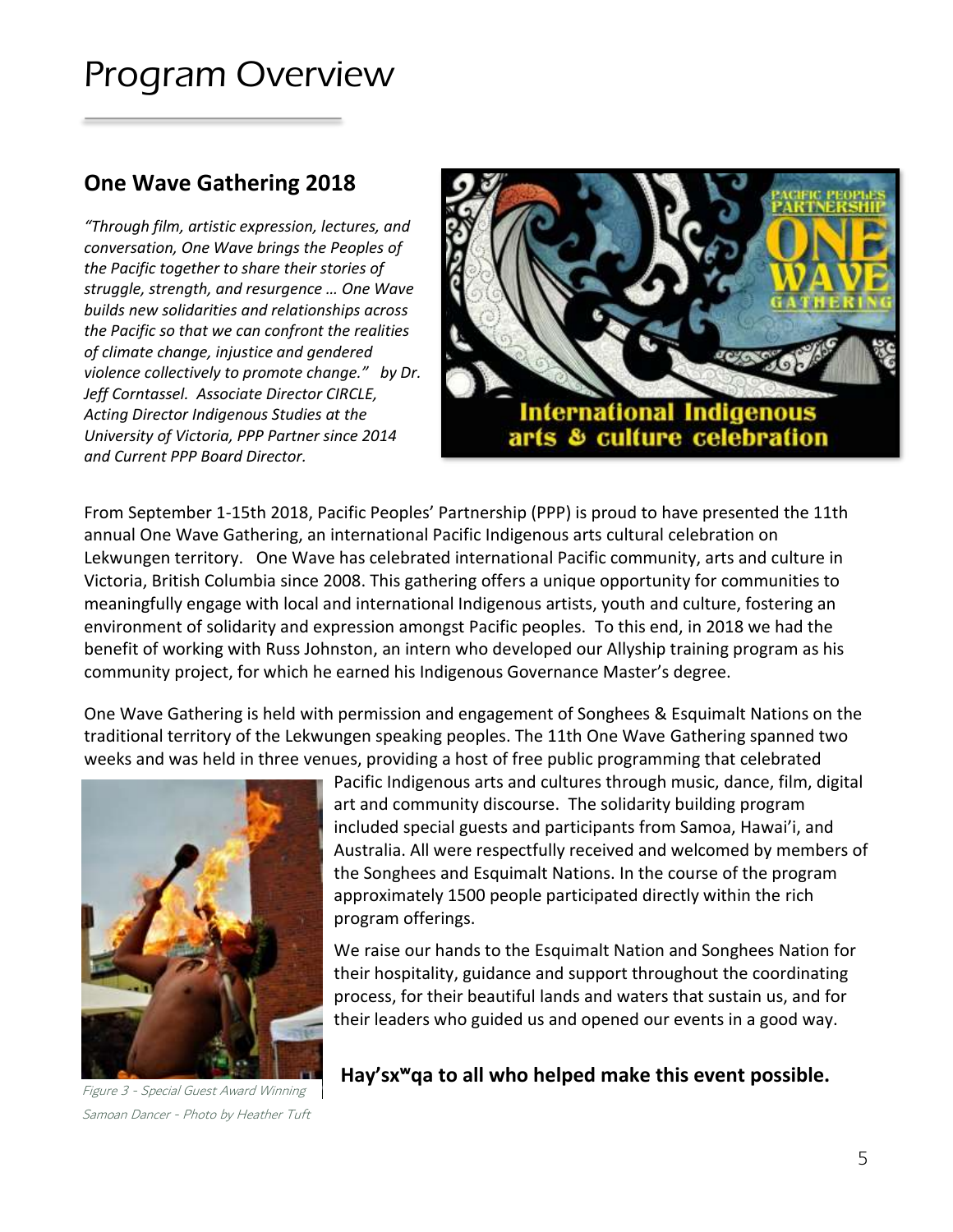### **Vendors Collective Voices**



Figure 4 - Vendors Base Line Study Team photo by HELP-Resources

In 2017 Pacific Peoples' Partnership (PPP) and HELP-Resources (HELP-R) planned a pilot project to demonstrate effective, district-level implementation of the IE Act, and associated government policy and strategy in the middle-Sepik region of Papua New Guinea (PNG). The pilot project aims to facilitate education, information and training that will motivate and support emerging vendors organisations and their leaders to find their collective voice and influence planning, budgeting for effective Development. The project was possible thanks to our lead donor, the British based Commonwealth Foundation.

Staff and associates of both PPP and HELP-R have previously worked together to facilitate PPP links with Sepik artists. HELP-R is based in Wewak, the provincial capital of the East Sepik Province, the gateway to the Sepik River, where PPP has well-established links with women and men carvers, weavers and painters. HELP-R has facilitated the communication and cooperation links between PPP and remote communities on the river and most recently has enabled one village to set up safe water supplies. However, the 'Vendors Voice' partnership is a new and exciting joint venture to realize a

transformative process conceptualized and drafted by HELP-R.

Now entering year three, Vendors Collective Voices is making vendors aware of the PNG Constitution, the Informal Economy (IE) Act, and PNG's commitments to global human rights and gender equality norms and standards and sustainable and inclusive development. It is about engaging vendors in participatory research to become more aware of the injustice of their 'working conditions' and the current governance of markets and street trade. The project aims to strengthen women vendors' organisation, leadership, confidence and capacity to advocate for change and shape informal economy development as it was envisaged in the constitution and in the new IE law. On the supply side, the project will also contribute to the gender and rights awareness and sensitization of local government leaders and administrators, so that constructive engagement of vendors with local government is possible and effective.



Figure 5 - Sample Baseline Survey Infographic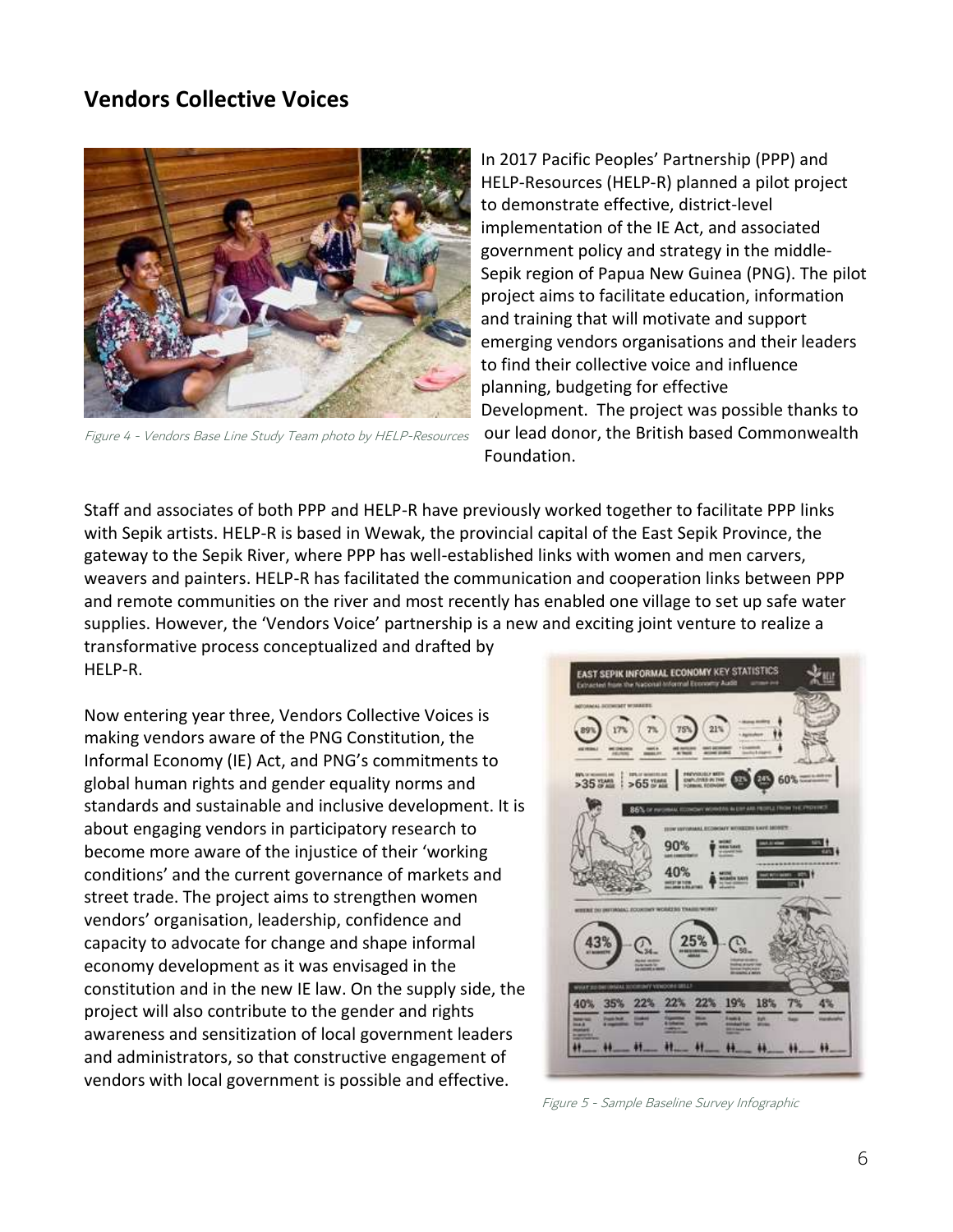

## **RedTide & Climate Connect – Upholding Indigenous Youth!**

PPP and partners have been working steadily towards RedTide 2020: International Indigenous Climate Action Summit & Youth Conference which will be held on Vancouver Island from July 7-11, 2020, focusing on the following topics: Climate Action, Land Stewardship, Environmental Sustainability, Governance and the exchange of knowledge and solidarity building north-south. Watch for an official announcement early in the New Year.

Meanwhile, in preparations for RedTide program development, Pacific Peoples' Partnership is proud to announce that, in collaboration with ECO Canada and with the support of the Royal Bank of Canada Blue Water Fund, we presented a brand new interactive training program in 2019 called Climate Connect; this will support the development of the RedTide 2020 Climate Action Summit.

This **Climate Connect** program was piloted to 100 Indigenous youth ages 10+ at the LAUWELNEW Tribal School from November 13-15, 2019. The program was facilitated by Eli Enns, and featured special Guests including Elders, Climate Experts, BC Climate Action and Ocean Network Canada Indigenous educators.

Our goal is to increase climate literacy and inspire agency for Indigenous youth to become the next wave of change makers through clean technology, green entrepreneurship, creative arts, and cultural practice. With the help of amazing certified instructors and spiritual leaders, youth will learn through a cultural and scientific lens about local and traditional perspectives, aiding the understanding of the interconnected factors of climate change.

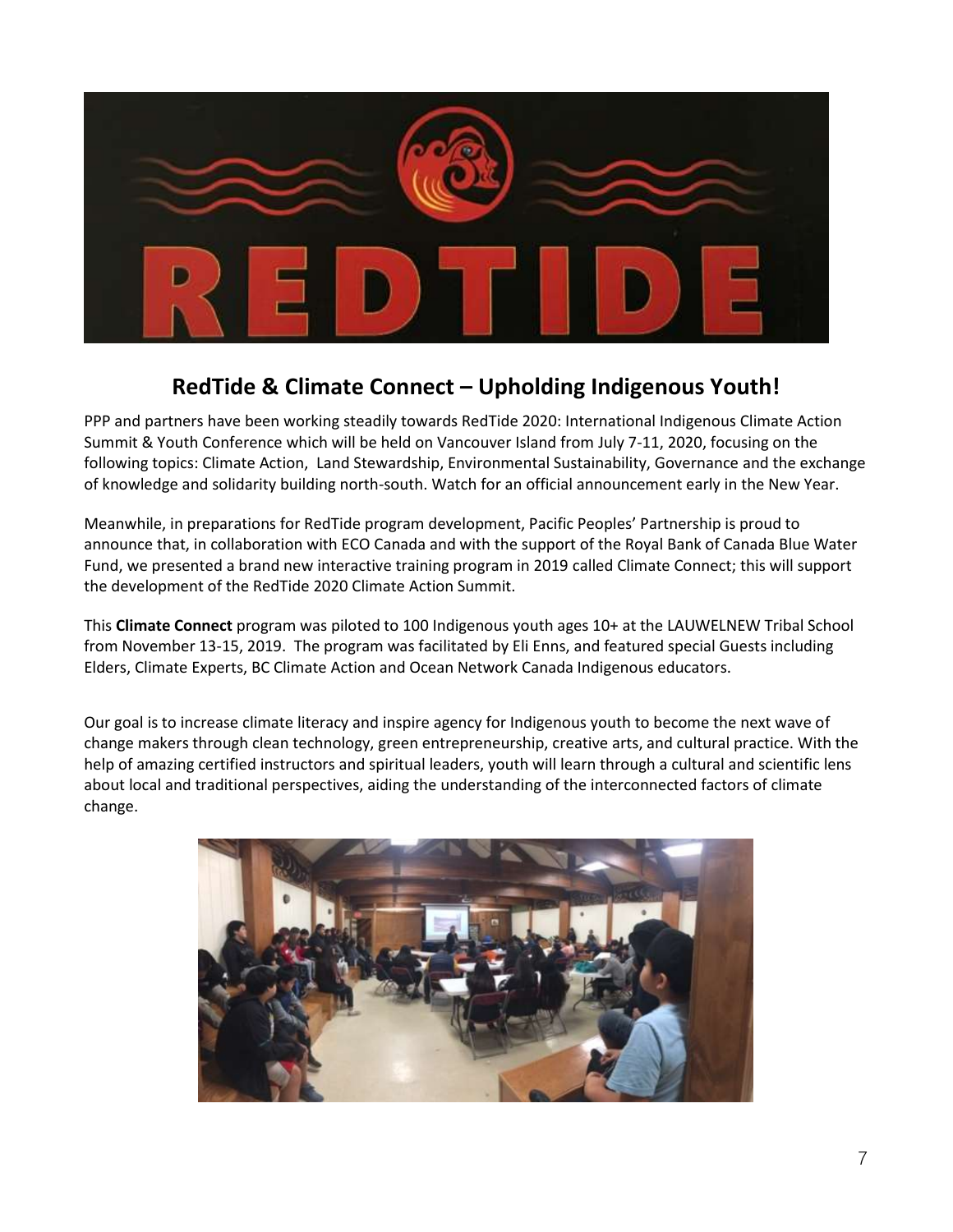## **The Longhouse Dialogues**

PPP and BC Council for International Cooperation were pleased to organize The Longhouse Dialogues in downtown Vancouver right on the waterfront at Harbour Green Park from May 31-June 5, 2019. The Longhouses were created by Nuuchah-nulth Artist Hjalmer Wenstob as part of our award-winning One Wave Gathering in 2017. This is the first time all four temporary Longhouses have been raised as a village again since 2017.

The Longhouses were utilized as places to uplift gender equality and explore Indigenous Issues, through safe accessible spaces for community dialogue on issues of importance to women locally and globally as an



Figure 6 - Ministry Photo of Min. Monsef at Closing Ceremony

official side event for the International Conference with 7000 attendees at Women Deliver 2019. Special thanks to all those that helped make this project happen including our funders CanWaCH and LUSH Cosmetics, our countless volunteers, and the artist Hjalmer Wenstob and his family. In particular we offer a special acknowledgement to the Squamish, Musqueam and Tsleil-Waututh Nations who welcomed this project onto their shared Territories.

**Postnote:** Canada's Minister of Gender Equality and the former Minister of International Development, the Honourable Maryam Monsef, sent PPP and BCCIC a personal letter congratulating us for the tremendous success of the project; she attended the closing ceremonies and participated in dance and song sharing along with the host Nations. She also spent private time with PPP to learn about our work and focus in the South Pacific.

### **Pacific Resilience Fund**

Inspired by the effects of disasters on their own family and friends in the South Pacific, Pacific Peoples' Partnership and members of the South Pacific Diaspora in Canada, endeavored to create a small and responsive fund called the 'Pacific Resilience Fund'. Whereby communities can apply directly to the fund to finance smallmedium scale initiatives that increase the social, cultural and physical resilience of their community to the impacts of climate change and globalization.

In the past fiscal, donations towards the Pacific Resilience Fund have allowed Loreto School in Levuka, Fiji to build stronger and modernized school buildings, and we supported a citizen defence training course put on by Samoa Social Welfare Fesoasoani Trust for young adults at risk. We have big plans for the future of this inspiring fund. In 2020 we will embark on a feasibility study to help develop the PRF even further, watch for announcements early in the New Year.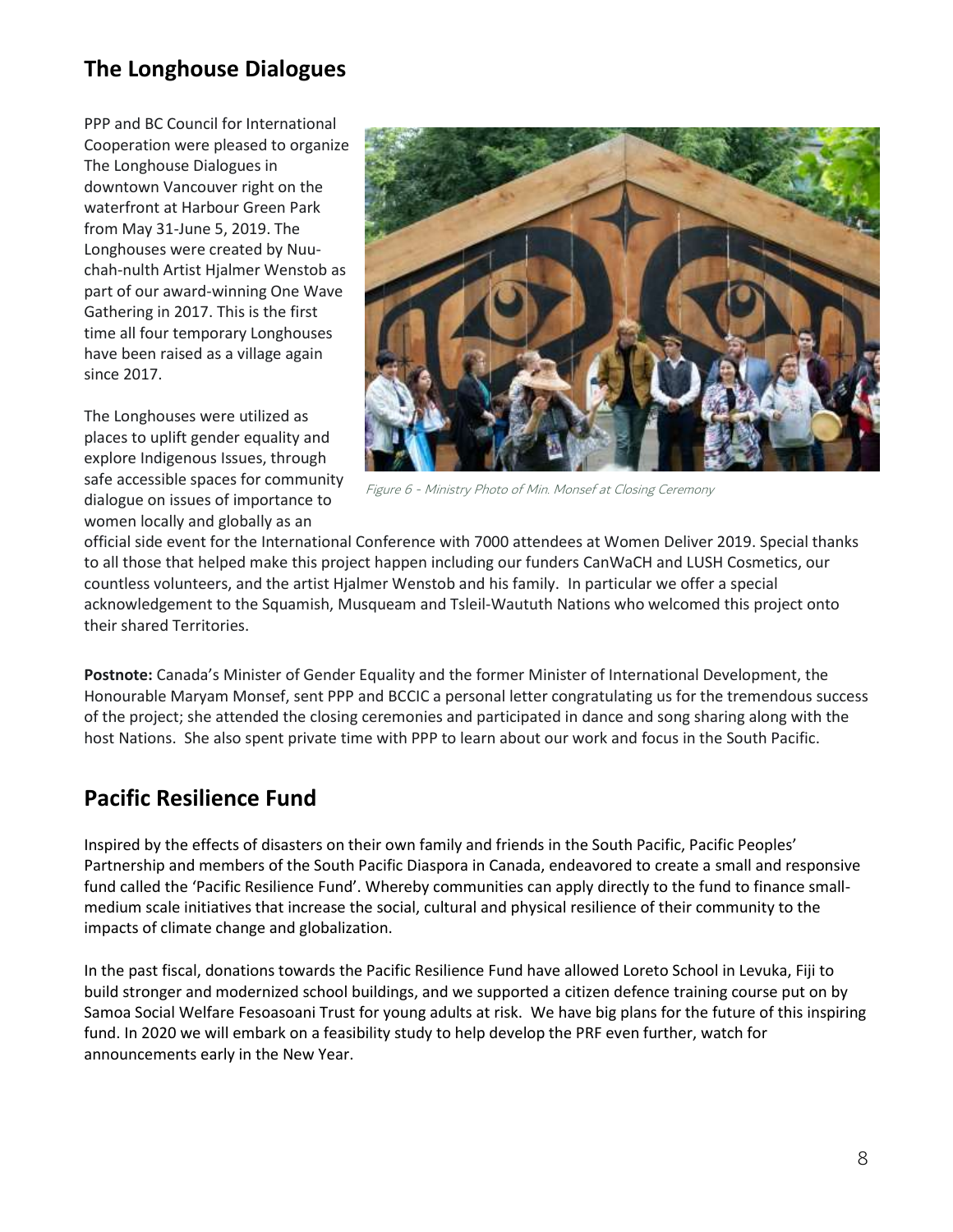### **Knowledge Sharing - Presentations, Campaigns & Reach**

Pacific Peoples' Partnership 2016-2020 strategic plan focuses on Climate Action, Gender Equity, and Knowledge Sharing. Ongoing networking and peer to peer engagement is an essential part of how we accomplish this work. Our educational programming and content is global in reach, and features issues that matter to Indigenous peoples and Pacific Islanders. Together we produce original content for our YouTube channel and Pacific Stream live broadcast events, as well as publishing written works within our bi-monthly Pasifik Currents E-Newsletter and on social media and provide critical points of reflection to drive policy change.

#### 2018-19 Sample Activities

Women's Health Women's Rights (Oct 1/18): 1 new Pacific Islander partnership, 1 other new partnership, 45 in attendance

RRU Student Presentation and Dialogue on South Pacific Tourism - Mua Va'a & A. ingham (Oct 15/18) 1 new partnership, 19 in attendance

BCCIC-SOVI - Network meeting GAC Funding Scoop & Social (Oct 24/18) 3 new volunteers, 30 in attendance, 6 volunteer hours

International Development Week Display, Hillside Mall (Feb 9/19) 10 new donors, 71 in attendance, 7 volunteer hours, 1 new TV story

One Wave Part II - Ghost Net Artist Programming (Mar 8-10/19) 1 new First Nations partnership, 1 new Pacific Islanders partnership, 22 in attendance, 10 volunteer hours

Vancouver Island University - One Wave Gathering: Building Community Through Programming (Mar 14/19) 1 new Academic partner, 14 in attendance

Key Note presentation plus 2.3.4 "Research as relationship: Community engagement in research partnerships." (Jun 5/19 Keynote, Jun 6/19 Panel presenter) 2 new Canadian government affiliations, 1 other new partnership, 60 in attendance

Transformative Power of the Arts - Presenting the Longhouse Project (Jun 5/19) 2 new donors, 1 government partner, 60+ in attendance, 25 volunteers hours

**What goals were successfully achieved?** Built partnerships to increase capacity and resources; raised awareness of Pacific island issues among Canadians & decision makers; secured PPP programmes and initiatives funding; facilitated link between peoples of the Pacific islands and Aboriginal Canadians.

Note: Many additional stories, media and materials are generally accessible on our website a[t](http://www.pacificpeoplespartnership.org/) [www.pacificpeoplespartnership.org](http://www.pacificpeoplespartnership.org/) Want more information? Contact us at info@pacificpeoplespartnership.org